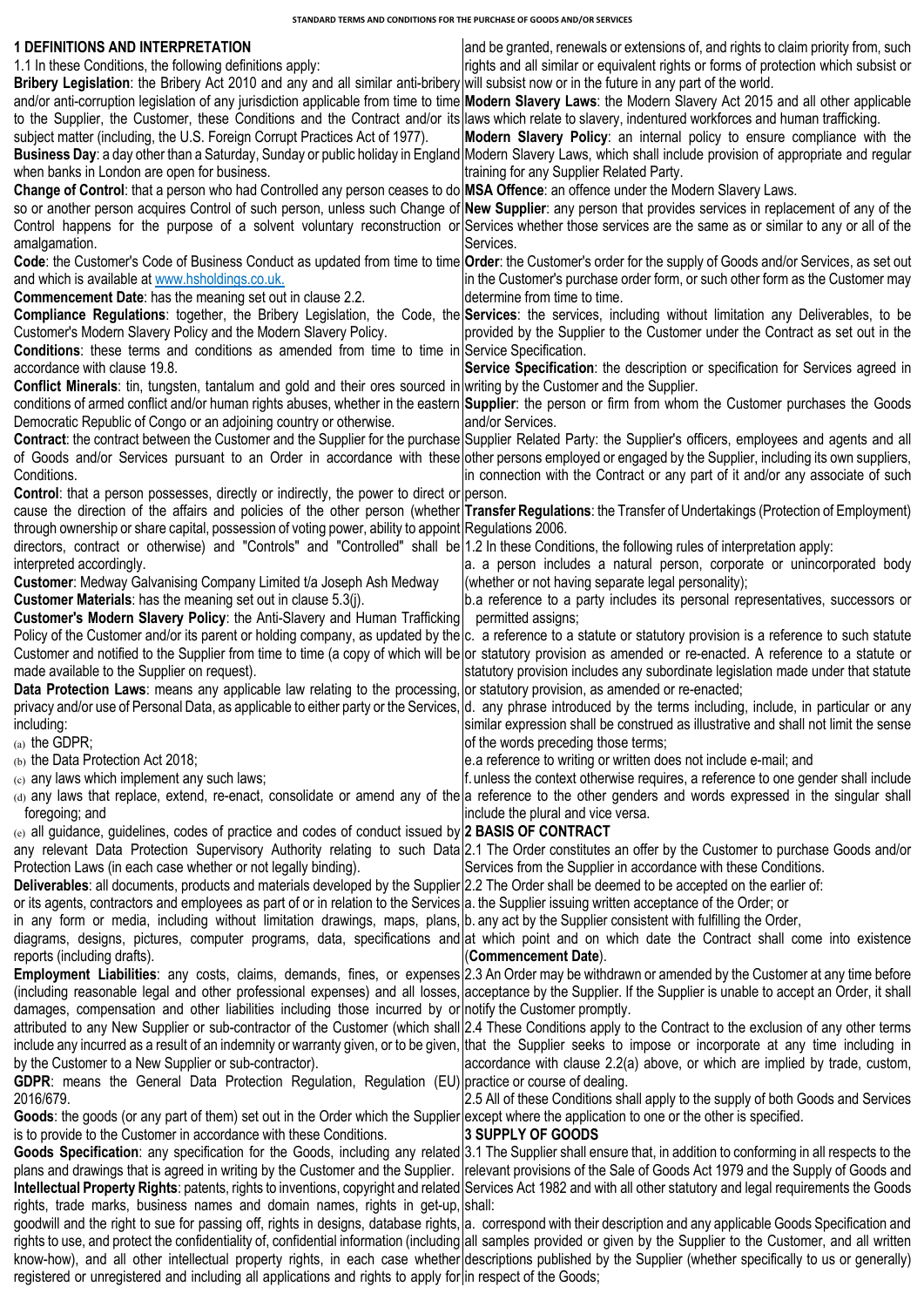| and fit for any purpose held out by the Supplier or made known to the Supplier by the Customer for the Goods; or (b) delivery of the Goods to the Customer.                                                                                                                                                                                           | b. be of satisfactory quality (within the meaning of the Sale of Goods Act 1979) 4.7 Title to the Goods shall pass to the Customer on the sooner of: (a) payment                                                                                                                                                                                                                                                    |
|-------------------------------------------------------------------------------------------------------------------------------------------------------------------------------------------------------------------------------------------------------------------------------------------------------------------------------------------------------|---------------------------------------------------------------------------------------------------------------------------------------------------------------------------------------------------------------------------------------------------------------------------------------------------------------------------------------------------------------------------------------------------------------------|
| by the Customer, expressly or by implication, and in this respect the Customer 5 SUPPLY OF SERVICES<br>relies on the Supplier's skill and judgment;<br>and remain so for 12 months after delivery;<br>d. not infringe the privacy rights or Intellectual Property Rights of any third party; of the Contract.                                         | 5.1 If the Contract is for or includes Services to be performed by the Supplier<br>c. where applicable, be free from defects in design, materials and workmanship then the Supplier shall, from the Commencement Date and for the duration of<br>the Contract, provide the Services to the Customer in accordance with the terms                                                                                    |
| and                                                                                                                                                                                                                                                                                                                                                   | 5.2 The Supplier shall meet any performance dates for the Services specified in<br>e. comply with all applicable laws, rules, statutes, regulations, bye-laws and the Order or notified to the Supplier by the Customer and time of performance of                                                                                                                                                                  |
| codes of practice, including in relation to the manufacture, labelling, packaging, the Services is of the essence of the Contract.<br>storage, handling and delivery of the Goods.                                                                                                                                                                    | 5.3 In providing the Services, the Supplier warrants and undertakes that it shall:<br>3.2 The Supplier shall ensure that at all times it has and maintains all the a. co-operate with the Customer in all matters relating to the Services, and                                                                                                                                                                     |
| licences, permissions, authorisations, consents and permits that it needs to carry comply with all instructions of the Customer;<br>out its obligations under the Contract in respect of the Goods.<br>3.3 The Customer shall have the right to inspect and test the Goods at any time best practice in the Supplier's industry, profession or trade; | b. perform the Services with the best care, skill and diligence in accordance with                                                                                                                                                                                                                                                                                                                                  |
| before delivery.                                                                                                                                                                                                                                                                                                                                      | c. use personnel who are suitably skilled and experienced to perform tasks<br>3.4 If following such inspection or testing the Customer considers that the Goods assigned to them, and in sufficient number to ensure that the Supplier's                                                                                                                                                                            |
| do not conform or are unlikely to comply with the Supplier's undertakings at obligations are fulfilled in accordance with this Contract;                                                                                                                                                                                                              | clause 3.1, the Customer shall inform the Supplier and the Supplier shall d. ensure that the Services and Deliverables will conform with all descriptions<br>immediately take such remedial action as is necessary to ensure compliance.  and specifications set out in the Service Specification, and that the Deliverables                                                                                        |
| fully responsible for the Goods and any such inspection or testing shall not by the Customer;                                                                                                                                                                                                                                                         | 3.5 Notwithstanding any such inspection or testing, the Supplier shall remain shall be fit for any purpose expressly or impliedly made known to the Supplier                                                                                                                                                                                                                                                        |
| Customer shall have the right to conduct further inspections and tests after the required to provide the Services;<br>Supplier has carried out its remedial actions.                                                                                                                                                                                  | reduce or otherwise affect the Supplier's obligations under the Contract, and the e. provide all equipment, tools and vehicles and such other items as are<br>f. use the best quality goods, materials, standards and techniques, and ensure                                                                                                                                                                        |
| including those set out at clause 7.                                                                                                                                                                                                                                                                                                                  | 3.6 Any acceptance of defective Goods or any payment made in respect thereof, that the Deliverables, and all goods and materials supplied and used in the<br>shall not constitute a waiver of any of the Customer's rights and remedies, Services or transferred to the Customer, will be free from defects in<br>workmanship, installation and design;                                                             |
| <b>4 DELIVERY OF GOODS</b><br>4.1 The Supplier shall ensure that:                                                                                                                                                                                                                                                                                     | g. obtain and at all times maintain all necessary licences and consents, and<br>comply with all applicable laws, statutes, regulations, bye-laws, licences and                                                                                                                                                                                                                                                      |
| a. the Goods are properly packed and secured in such manner as to enable codes of practice;<br>them to reach their destination in good condition;                                                                                                                                                                                                     | h. observe all health and safety rules and regulations and any other security<br>b. each delivery of the Goods is accompanied by a delivery note which shows requirements that apply at any of the Customer's premises and use best                                                                                                                                                                                 |
| the date of the Order, the Order number (if any), the type and quantity of the endeavours to cause minimum disruption to the Customer;                                                                                                                                                                                                                | Goods (including the code number of the Goods (where applicable)), special i. immediately advise the Customer with as much notice as possible if it becomes<br>storage instructions (if any) and, if the Goods are being delivered by instalments, aware of any circumstances that may cause delay, disruption or failure to                                                                                        |
| the outstanding balance of Goods remaining to be delivered; and<br>c. if the Supplier requires the Customer to return any packaging material for the mitigate against such problems;                                                                                                                                                                  | perform the Services and the Supplier shall use all reasonable endeavours to                                                                                                                                                                                                                                                                                                                                        |
| Supplier.                                                                                                                                                                                                                                                                                                                                             | Goods to the Supplier, that fact is clearly stated on the delivery note. Any such  j. hold all materials, equipment and tools, drawings, specifications and data<br>packaging material shall only be returned to the Supplier at the cost of the supplied by the Customer to the Supplier (Customer Materials) in safe custody<br>at its own risk, maintain the Customer Materials in good condition until returned |
| 4.2 The Supplier shall deliver the Goods:<br>a. on the date specified in the Order or, if no such date is specified, then within accordance with the Customer's written instructions or authorisation; and<br>three (3) days of the date of the Order;                                                                                                | to the Customer, and not dispose or use the Customer Materials other than in<br>k. not do or omit to do anything which may cause the Customer to lose any                                                                                                                                                                                                                                                           |
| instructed by the Customer before delivery (Delivery Location);                                                                                                                                                                                                                                                                                       | b. to the Customer's premises at the address set out in the Order or as licence, authority, consent or permission upon which it relies for the purposes of<br>conducting its business, and the Supplier acknowledges that the Customer may                                                                                                                                                                          |
| c. during the Customer's normal hours of business on a Business Day, or as rely or act on the Services.<br>instructed by the Customer.<br>Time of delivery of the Goods is of the essence of the Contract.                                                                                                                                            | <b>6 COMPLIANCE</b><br>6.1 In the performance of all of its obligations under these Conditions and the                                                                                                                                                                                                                                                                                                              |
| 4.3 Delivery of the Goods shall be completed on the completion of unloading of Contract the Supplier shall comply with this clause 6 at all times.<br>the Goods at the Delivery Location.<br>4.4 If the Supplier:                                                                                                                                     | 6.2 Each Party agrees to comply fully, at its own expense, with all applicable<br>laws and regulations of the United Kingdom and any other applicable local law                                                                                                                                                                                                                                                     |
| Customer may reject the Goods; or                                                                                                                                                                                                                                                                                                                     | a. delivers less than ninety per cent (90%) of the quantity of Goods ordered, the or regulation, including (without limitation) import and export laws, restrictions,<br>national security controls, anti-slavery and human trafficking legislation and anti-                                                                                                                                                       |
| b. delivers more than one hundred per cent (100%) of the quantity of Goods corruption legislation.<br>ordered, the Customer may at its sole discretion reject the Goods or the excess 6.3 The Supplier represents, warrants and undertakes to the Customer that:                                                                                      | Goods and any rejected Goods shall be returnable at the Supplier's risk and a. in relation to these Conditions and the Contract and/or its subject matter or                                                                                                                                                                                                                                                        |
| the price for such Goods.                                                                                                                                                                                                                                                                                                                             | expense. If the Supplier delivers more or less than the quantity of Goods ordered otherwise, neither the Supplier nor any of its employees, sub-contractors or<br>and the Customer accepts the delivery, a pro rata adjustment shall be made to agents or others performing services on behalf of the Supplier has done (or<br>agreed to do) or will do (or agree to do) anything which constitutes a breach by     |
| 4.5 The Supplier shall not deliver the Goods in instalments without the the Supplier or Customer of the Compliance Regulations;                                                                                                                                                                                                                       | Customer's prior written consent. Where it is agreed that the Goods are delivered b. the Supplier has in place, and will at all times during the term of the Contract<br>by instalments, they may be invoiced and paid for separately. However, failure continue to have in place, a Modern Slavery Policy and adequate procedures                                                                                  |
|                                                                                                                                                                                                                                                                                                                                                       | by the Supplier to deliver any one instalment on time or at all or any defect in an designed to prevent any person associated with the Supplier from committing an<br>instalment shall entitle the Customer to the remedies set out in clauses 7.1 offence under the Compliance Regulations and will at all times during the term                                                                                   |
| and/or 7.2 below.<br>Customer has accepted the Goods as conforming in every respect with the Compliance Regulations;<br>Contract.                                                                                                                                                                                                                     | of the Contract comply, with the most recent guidance issued from time to time<br>4.6 Risk in the Goods shall pass to the Customer on delivery and when the by any applicable government department or regulatory body in relation to the                                                                                                                                                                           |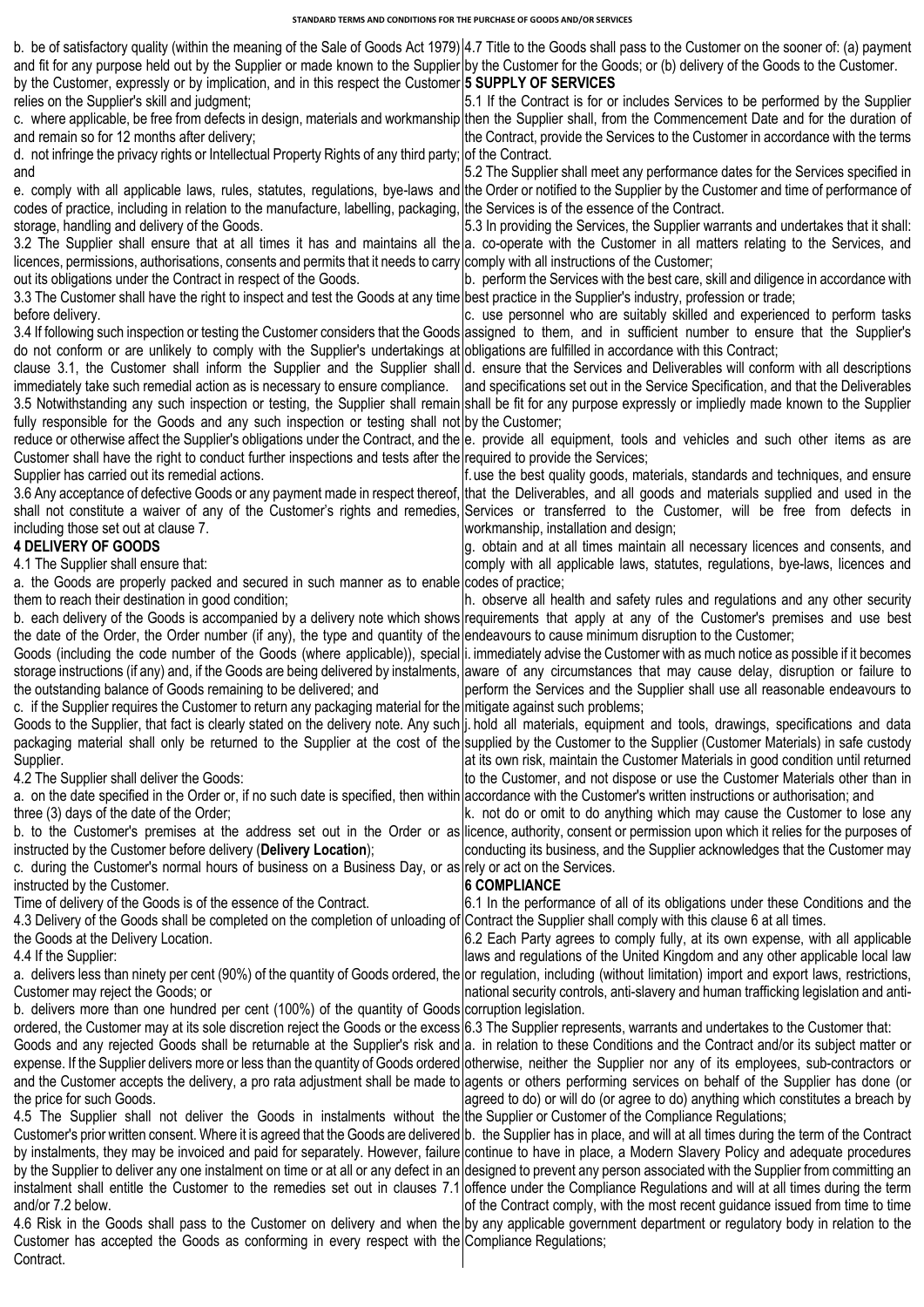c. the Supplier is aware of any circumstances within its supply chain or involving 6.11 The Supplier in addition, hereby confirms to the Customer, that it does not any Supplier Related Party that could give rise to an investigation relating to an in the course of its general business activities, (regardless of any prior export alleged breach of, or prosecution under, the Compliance Regulations; d. the Supplier will not use and will ensure that its supply chain does not use their associated technologies directly or indirectly to any person, entity or into any Conflict Minerals in its manufacturing or contract manufacturing activities or in the provision of the Goods or Services; e. the Supplier shall comply with the Compliance Regulations in connection with the Contract or its relationship with the Customer or any companies within the Hill & Smith Holdings plc group of companies, and the Customer's business and shall immediately notify the Customer if it discovers or suspects that any of its officers, directors, employees or representatives are acting or have acted in a way which violates such Compliance Regulations and take such remedial action as the Customer shall reasonably direct; f.the Supplier shall maintain such records relating to any Contract and/or in relation to these Conditions as to enable the Customer to determine the Supplier's compliance with the Compliance Regulations in accordance with of the Contract, howsoever arising. clause 6.6; g. the Supplier will sign an Anti-Corruption Certification substantially in the 7.1 If the Supplier fails to deliver the Goods and/or perform the Services by the format set out in Schedule 1, as amended from time to time by the Customer, at applicable date, the Customer shall, without limiting its other rights or remedies, least once in every 12 month period of the Contract; h. the Supplier will promptly co-operate (and will procure that each of its|a. to terminate the Contract with immediate effect by giving written notice to the employees, agents, sub-contractors and any others performing services on its Supplier; behalf in relation to the contract and/or its subject matter will co-operate) with b. to refuse to accept any subsequent performance of the Services and/or the Customer and/or any regulator and/or prosecutor in any investigation relating delivery of the Goods which the Supplier attempts to make without any liability to any breach, or alleged breach, of any Compliance Regulation by the Supplier|of the Customer to the Supplier; or any of its employees, agents, sub-contractors or others performing services c. to recover from the Supplier any costs incurred by the Customer in obtaining on its behalf; and i. neither the Supplier nor any of its shareholders, subsidiaries or affiliates nor d. where the Customer has paid in advance for Services that have not been any of its or their directors, officers, agents or employees has been subject to any investigation by any government agency with regard to any breach of the Compliance Regulations. 6.4 The Supplier will throughout the term of the Contract comply with, monitor and enforce the obligations referred to in clause 6.3 above. 6.5 Without prejudice to clause 19.1(b), the Supplier shall ensure that any contract it enters into with a Supplier Related Party contains substantially the same provisions as those provisions in the Contract and/or the Conditions, including an obligation to comply with the Modern Slavery Laws and the Modern twenty per cent (20%) of the total price of the Goods. If the Customer exercises Slavery Policy, and an ability for the Supplier to audit any Supplier Related Party lits rights under this clause 7.2 it shall not be entitled to any of the remedies set to ensure compliance with the Modern Slavery Policy, the Customer's Modern|out in clause 7.1 in respect of the Goods' late delivery. Slavery Policy and the Modern Slavery Laws. 6.6 The Supplier shall carry out an annual audit to monitor its compliance with the Compliance Regulations and provide a copy of the audit report to the Customer which shall include details of the steps taken by the Supplier to ensure remedies, the Customer shall have one or more of the following rights, whether compliance with the Compliance Regulations. The Supplier shall also provide a copy of its latest annual transparency statement (as required by section 54 of the Modern Slavery Act 2015) to the Customer promptly after it is published. 6.7 The Supplier agrees that it must be able to demonstrate its compliance with b. to terminate the Contract with immediate effect by giving written notice to the the requirements referred to in this clause 6 at the request of and to the satisfaction of the Customer which includes, but is not limited to, the Customer having the right to inspect (at the Customer's cost and upon reasonable notice) or to provide a full refund of the price of the rejected Goods (if paid); any site, records and files of the Supplier relating to the Contract (or any other business transaction with the Customer or any member of the Hill & Smith Holdings PLC group of companies). 6.8 The Supplier shall, at its own cost, perform any appropriate remediation actions required by the Customer or any regulator to address any issues or failures whether identified by an audit carried out pursuant to clauses 6.6 or 6.7 or otherwise, and within such timescales as are agreed with the Customer. 6.9 If the Supplier fails to comply with this clause 6, the Customer shall be entitled, in its sole discretion, to terminate the Contract and any other contracts between the Supplier and Customer without penalty to the Customer but with obligations for the Supplier to remedy any damages suffered by the Customer as a result of such termination or breach of Contract. Any termination pursuant 7.4 These Conditions shall extend to any substituted or remedial services and/or to this clause 6.9 will be without prejudice to any right and/or remedy, that has already accrued, or may subsequently accrue, to the Customer. 6.10 The Supplier shall be responsible for obtaining any necessary import and export licences or permits necessary for the performance of its obligations under the Contract and the Supplier shall be responsible for any and all customs, 7.6 The Customer's rights under this Contract are in addition to its rights and duties, clearance charges, taxes, brokers' fees and other amounts payable in remedies implied by statute and common law. connection with the importation, exportation and delivery of the Goods and **8 CUSTOMER'S OBLIGATIONS** Services and any associated technology. licence, licence exception or general licence), supply Goods or Services and any territory which is embargoed, prohibited, debarred or otherwise the subject of sanctions from the United Kingdom, the 6.15 European Union, the United States of America or the territory in which the Supplier is located. 6.12 In addition to all other remedies available to the Customer, the Supplier shall indemnify the Customer against all liabilities, costs, expenses, damages and losses (including any indirect, special or consequential losses or damages, and any direct or indirect loss of profit, loss of revenue, loss of business, loss of reputation and all interest, penalties and legal and other professional costs and expenses) suffered or incurred by the Customer arising out of or in connection with the Supplier's breach of any of the provisions of this clause 6. 6.13 For the avoidance of doubt, this clause 6 shall survive termination or expiry **7 CUSTOMER REMEDIES**  have one or more of the following rights: substitute goods and/or services from a third party; provided by the Supplier and/or Goods which have not been delivered by the Supplier, to have such sums refunded by the Supplier; and e. to claim damages for any additional costs, loss or expenses incurred by the Customer which are in any way attributable to the Supplier's failure to meet such dates. 7.2 If the Goods are not delivered by the applicable date, the Customer may, at its option, claim or deduct five per cent (5%) of the price of the Goods for each week's delay in delivery by way of liquidated damages, up to a maximum of 7.3 If the Supplier has delivered Goods that do not comply with the undertakings set out in clause 3.1 and/or performed Services that do not comply with the undertakings set out in clause 5.3, then, without limiting its other rights or or not it has accepted the Goods or Services: a. to reject the Goods (in whole or in part) whether or not title has passed and to return them to the Supplier at the Supplier's own risk and expense; Supplier; c. to require the Supplier at its sole cost to repair or replace the rejected Goods, d. to require the Supplier at its sole cost to re-execute the Services in accordance with the Contract, or to provide a full refund of the price of the rejected Services; e. to refuse to accept any subsequent delivery of the Goods which the Supplier attempts to make; f.to refuse to make payment of the price of the Goods or Services; g. to recover from the Supplier any expenditure incurred by the Customer in obtaining substitute goods and/or services from a third party; and h. to claim damages for any additional costs, loss or expenses incurred by the Customer arising from the Supplier's failure to supply Goods in accordance with clause 3.1 and/or Services in accordance with clause 5.3. repaired or replacement goods supplied by the Supplier. 7.5 If the Customer exercises any right under these Conditions the Customer may at its absolute discretion require the Supplier to collect the relevant Goods forthwith or return the Goods to the Supplier at the Supplier's cost. 8.1 The Customer shall: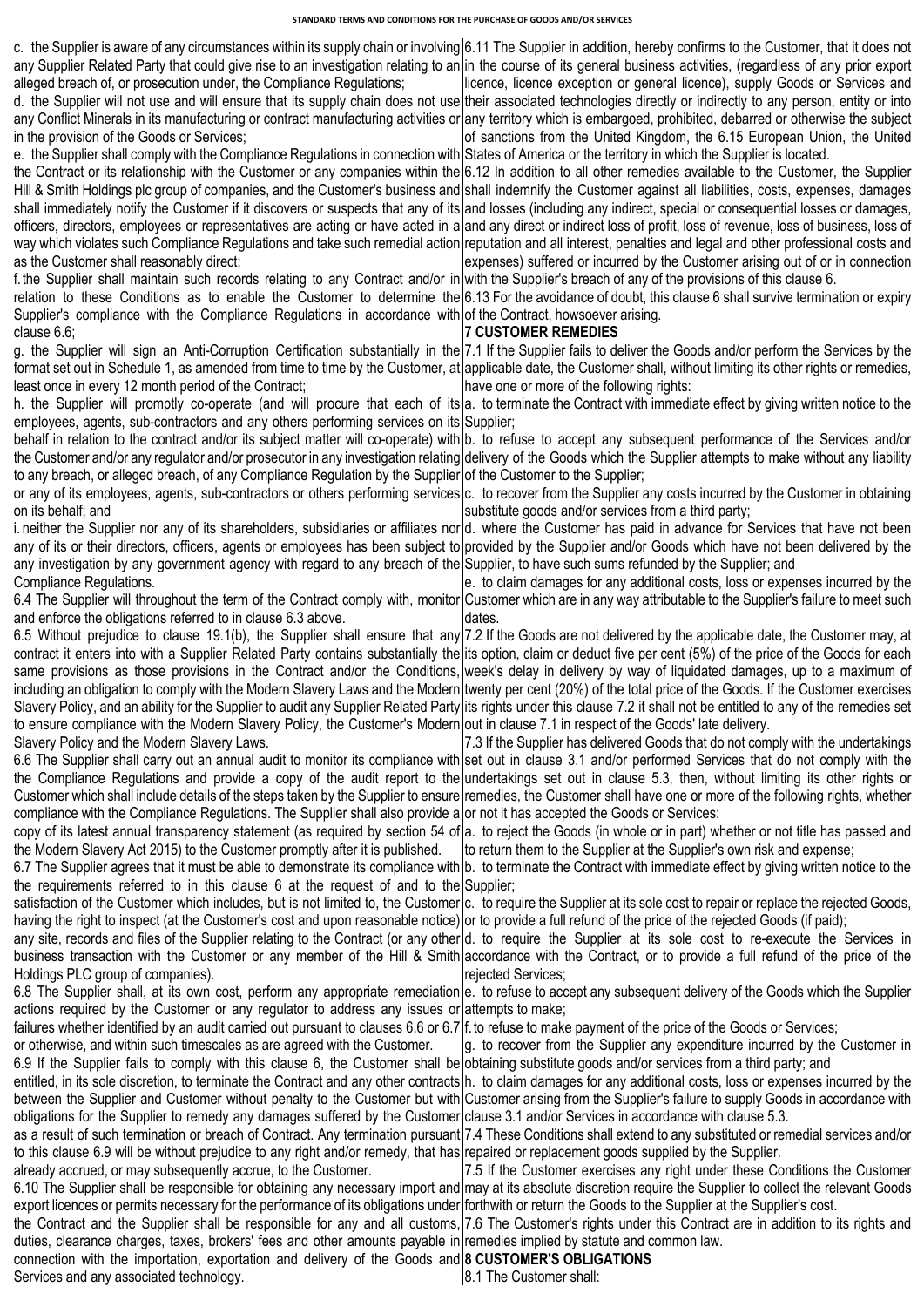|                                                                                                                                                                                                                                              | a. provide the Supplier with reasonable access at reasonable times to the Deliverables or any part of them, the Supplier warrants that it has full clear and                                                                                                                                                                            |
|----------------------------------------------------------------------------------------------------------------------------------------------------------------------------------------------------------------------------------------------|-----------------------------------------------------------------------------------------------------------------------------------------------------------------------------------------------------------------------------------------------------------------------------------------------------------------------------------------|
|                                                                                                                                                                                                                                              | Customer's premises for the purpose of providing the Services in accordance unencumbered title to all such items, and that at the date of delivery of such                                                                                                                                                                              |
| with the Contract; and                                                                                                                                                                                                                       | items to the Customer, it will have full and unrestricted rights to sell and transfer                                                                                                                                                                                                                                                   |
| b. provide such information as the Supplier may reasonably request for the all such items to the Customer.                                                                                                                                   |                                                                                                                                                                                                                                                                                                                                         |
|                                                                                                                                                                                                                                              | provision of the Services and the Customer considers reasonably necessary for 10.2 The Supplier assigns to the Customer, with full title guarantee and free from                                                                                                                                                                        |
| the purpose of providing the Services in accordance with the Contract.<br><b>9 CHARGES AND PAYMENT</b>                                                                                                                                       | all third party rights, all Intellectual Property Rights in the products of the<br>Services, including for the avoidance of doubt the Deliverables.                                                                                                                                                                                     |
| 9.1 The price for the Goods:                                                                                                                                                                                                                 | 10.3 The Supplier shall obtain waivers of all moral rights in the products,                                                                                                                                                                                                                                                             |
|                                                                                                                                                                                                                                              | a. shall be the price set out in the Order, or if no price is quoted, the price set including for the avoidance of doubt the Deliverables, of the Services to which                                                                                                                                                                     |
| out in the Supplier's published price list in force at the Commencement Date;                                                                                                                                                                | any individual is now or may be at any future time entitled under Chapter IV of                                                                                                                                                                                                                                                         |
|                                                                                                                                                                                                                                              | b. shall be payable in the currency stated on the Order or, where no currency is Part I of the Copyright Designs and Patents Act 1988 or any similar provisions                                                                                                                                                                         |
| stated, in pounds sterling; and                                                                                                                                                                                                              | of law in any jurisdiction.                                                                                                                                                                                                                                                                                                             |
|                                                                                                                                                                                                                                              | c. shall be inclusive of the costs of packaging, labelling, loading, unloading, 10.4 The Supplier shall, promptly at the Customer's request, do (or procure to<br>insurance, delivery, freight and carriage of the Goods, unless otherwise agreed be done) all such further acts and things and the execution of all such other         |
|                                                                                                                                                                                                                                              | in writing by the Customer. No extra charges shall be effective unless agreed in documents as the Customer may from time to time require for the purpose of                                                                                                                                                                             |
| writing and signed by the Customer.                                                                                                                                                                                                          | securing for the Customer the full benefit of the Contract, including all right, title                                                                                                                                                                                                                                                  |
|                                                                                                                                                                                                                                              | 9.2 The charges for the Services shall be set out in the Order, and shall be the and interest in and to the Intellectual Property Rights assigned to the Customer                                                                                                                                                                       |
| full and exclusive remuneration of the Supplier in respect of the performance of in accordance with clause 10.2 above.                                                                                                                       |                                                                                                                                                                                                                                                                                                                                         |
| the Services. Unless otherwise agreed in writing by the Customer, the charges 10.5 All Customer Materials are the exclusive property of the Customer.                                                                                        |                                                                                                                                                                                                                                                                                                                                         |
|                                                                                                                                                                                                                                              | for the Services shall include every cost and expense of the Supplier directly or 10.6 Any background Intellectual Property Rights subsisting in any information                                                                                                                                                                        |
| indirectly incurred in connection with the performance of the Services.                                                                                                                                                                      | provided by the Customer to the Supplier including in the Customer Materials<br>9.3 In respect of Goods, the Supplier shall invoice the Customer on or at any shall remain vested in the Customer and the Customer shall grant to the Supplier                                                                                          |
|                                                                                                                                                                                                                                              | time after completion of delivery. In respect of Services, the Supplier shall invoice a non-exclusive, worldwide, royalty free, revocable licence to use such                                                                                                                                                                           |
|                                                                                                                                                                                                                                              | the Customer on completion of performance of the Services. Each invoice shall background Intellectual Property Rights solely for the period of the Contract for                                                                                                                                                                         |
|                                                                                                                                                                                                                                              | include such supporting information required by the Customer to verify the the purposes of the Contract. Such licence shall be non-transferable, non-                                                                                                                                                                                   |
|                                                                                                                                                                                                                                              | accuracy of the invoice, including but not limited to the relevant purchase order assignable and non-sub licensable except to the extent that the Customer gives                                                                                                                                                                        |
| number.                                                                                                                                                                                                                                      | its express prior written consent (which may be provided or withheld or                                                                                                                                                                                                                                                                 |
|                                                                                                                                                                                                                                              | 9.4 In consideration of the supply of Goods and/or Services by the Supplier, the conditional, in the Customer's absolute discretion). Any foreground Intellectual<br>Customer shall pay the invoiced amounts within thirty (30) days of the end of the Property Rights generated by the Supplier in the performance of its obligations  |
|                                                                                                                                                                                                                                              | month in which a correctly rendered invoice is provided by the Supplier to the under the Contract or in respect of these Conditions shall vest in the Customer                                                                                                                                                                          |
| Customer. Time of payment is not of the essence.                                                                                                                                                                                             | absolutely and the Supplier shall have no interest right or title in respect of the                                                                                                                                                                                                                                                     |
| 9.5 All amounts payable by the Customer under the Contract are exclusive of same.                                                                                                                                                            |                                                                                                                                                                                                                                                                                                                                         |
| amounts in respect of valued added tax chargeable from time to time (VAT). 11 INDEMNITY                                                                                                                                                      |                                                                                                                                                                                                                                                                                                                                         |
|                                                                                                                                                                                                                                              | Where any taxable supply for VAT purposes is made under the Contract by the 11.1 The Supplier shall keep the Customer indemnified against all liabilities,                                                                                                                                                                              |
|                                                                                                                                                                                                                                              | Supplier to the Customer, the Customer shall, on receipt of a valid VAT invoice costs, expenses, damages and losses (including but not limited to any indirect,                                                                                                                                                                         |
|                                                                                                                                                                                                                                              | from the Supplier, pay to the Supplier such additional amounts in respect of VAT special or consequential losses and any direct or indirect loss of profit, loss of<br>as are chargeable on the supply of the Goods and/or Services at the same time revenue, loss of business, loss of anticipated savings, loss of reputation and all |
| as payment is due for the supply of the Goods and/or Services.                                                                                                                                                                               | interest, penalties and legal costs (calculated on a full indemnity basis) and all                                                                                                                                                                                                                                                      |
|                                                                                                                                                                                                                                              | 9.6 If a party fails to make any payment due to the other party under the Contract other reasonable professional costs and expenses) suffered incurred by the                                                                                                                                                                           |
| by the due date for payment, then the defaulting party shall pay interest on the Customer as a result of or in connection with:                                                                                                              |                                                                                                                                                                                                                                                                                                                                         |
|                                                                                                                                                                                                                                              | overdue amount at the rate of 2% above the base rate of the Bank of England. a. any claim made against the Customer for actual or alleged infringement of a                                                                                                                                                                             |
|                                                                                                                                                                                                                                              | Such interest shall accrue on a daily basis from the due date until the date of third party's Intellectual Property Rights arising out of, or in connection with, the                                                                                                                                                                   |
|                                                                                                                                                                                                                                              | actual payment of the overdue amount, whether before or after judgment. The manufacture, supply or use of the Goods, or receipt, use or supply of the<br>defaulting party shall pay the interest together with the overdue amount. This Deliverables and/or the Services, to the extent that the claim is attributable to               |
| clause shall not apply to payments that the defaulting party disputes in good the acts or omissions of the Supplier, its employees, agents or subcontractors;                                                                                |                                                                                                                                                                                                                                                                                                                                         |
| faith.                                                                                                                                                                                                                                       | b. any claim made against the Customer by a third party for death, personal                                                                                                                                                                                                                                                             |
|                                                                                                                                                                                                                                              | 9.7 The Supplier shall maintain complete and accurate records of the time spent injury or damage to property arising out of, or in connection with, defects in                                                                                                                                                                          |
|                                                                                                                                                                                                                                              | and materials used by the Supplier in providing the Services, and the Supplier Goods and/or Deliverables, to the extent that the defects in the Goods and/or                                                                                                                                                                            |
|                                                                                                                                                                                                                                              | shall allow the Customer to inspect such records at all reasonable times on Deliverables are attributable to the acts or omissions of the Supplier, its                                                                                                                                                                                 |
| request.<br>9.8 The Supplier agrees that:                                                                                                                                                                                                    | employees, agents or subcontractors;<br>c. any claim made against the Customer by a third party arising out of or in                                                                                                                                                                                                                    |
|                                                                                                                                                                                                                                              | a. if at any time the Supplier sells any Goods and/or Services to a comparable connection with the supply of the Goods or the Services, to the extent that such                                                                                                                                                                         |
|                                                                                                                                                                                                                                              | customer for less than the fees then in force for Goods and/or Services, the claim arises out of the breach, negligent performance or failure or delay in                                                                                                                                                                               |
|                                                                                                                                                                                                                                              | Supplier shall reduce the relevant fees to match the lower price for so long as performance of the Contract by the Supplier, its employees, agents or                                                                                                                                                                                   |
| the lower price is available and refund to the Customer the difference between subcontractors; and                                                                                                                                           |                                                                                                                                                                                                                                                                                                                                         |
| the fees and the lower price in respect of the Customer's purchases of the d. any breach of clauses 6 and 14.                                                                                                                                |                                                                                                                                                                                                                                                                                                                                         |
| Goods and/or Services after the Supplier began charging the lower price. For 11.2 This clause 11 shall survive termination of the Contract.<br>these purposes, "comparable" means a customer that purchases goods and/or <b>12 INSURANCE</b> |                                                                                                                                                                                                                                                                                                                                         |
|                                                                                                                                                                                                                                              | services in substantially similar volumes as the Customer on broadly similar During the term of the Contract and for a period of six (6) years thereafter, the                                                                                                                                                                          |
| terms and conditions; and                                                                                                                                                                                                                    | Supplier shall maintain in force, with a reputable insurance company,                                                                                                                                                                                                                                                                   |
|                                                                                                                                                                                                                                              | b. the Customer shall be entitled to any discount for prompt payment, bulk professional indemnity insurance, product liability insurance and public liability                                                                                                                                                                           |
| purchase or volume of purchase that the Supplier customarily grants.                                                                                                                                                                         | insurance to cover the liabilities that may arise under or in connection with the                                                                                                                                                                                                                                                       |
| c. The Customer may at any time, without limiting any of its other rights or Contract each in the amount which is the higher of:                                                                                                             |                                                                                                                                                                                                                                                                                                                                         |
| remedies, set off any liability of the Supplier to the Customer against any liability a. the insurance amount(s) specified in the Contract; or                                                                                               | of the Customer to the Supplier, whether either liability is present or future, b. in respect of the provision of the Services, cover in the amount of £1,000,000                                                                                                                                                                       |
|                                                                                                                                                                                                                                              | liquidated or unliquidated, and whether or not either liability arises under the (One Million Pounds) per event and £3,000,000 (Three Million Pounds) in                                                                                                                                                                                |
| Contract or otherwise.                                                                                                                                                                                                                       | laggregate and in respect of the manufacture and supply of Goods, cover in the                                                                                                                                                                                                                                                          |

## **10 INTELLECTUAL PROPERTY RIGHTS**

10.1 In respect of the Goods and any goods that are transferred to the Customer as part of the Services under this Contract, including without limitation the

aggregate and in respect of the manufacture and supply of Goods, cover in the amount of £1,000,000 (One Million Pounds) per event and £5,000,000 (Five Million Pounds) in the aggregate,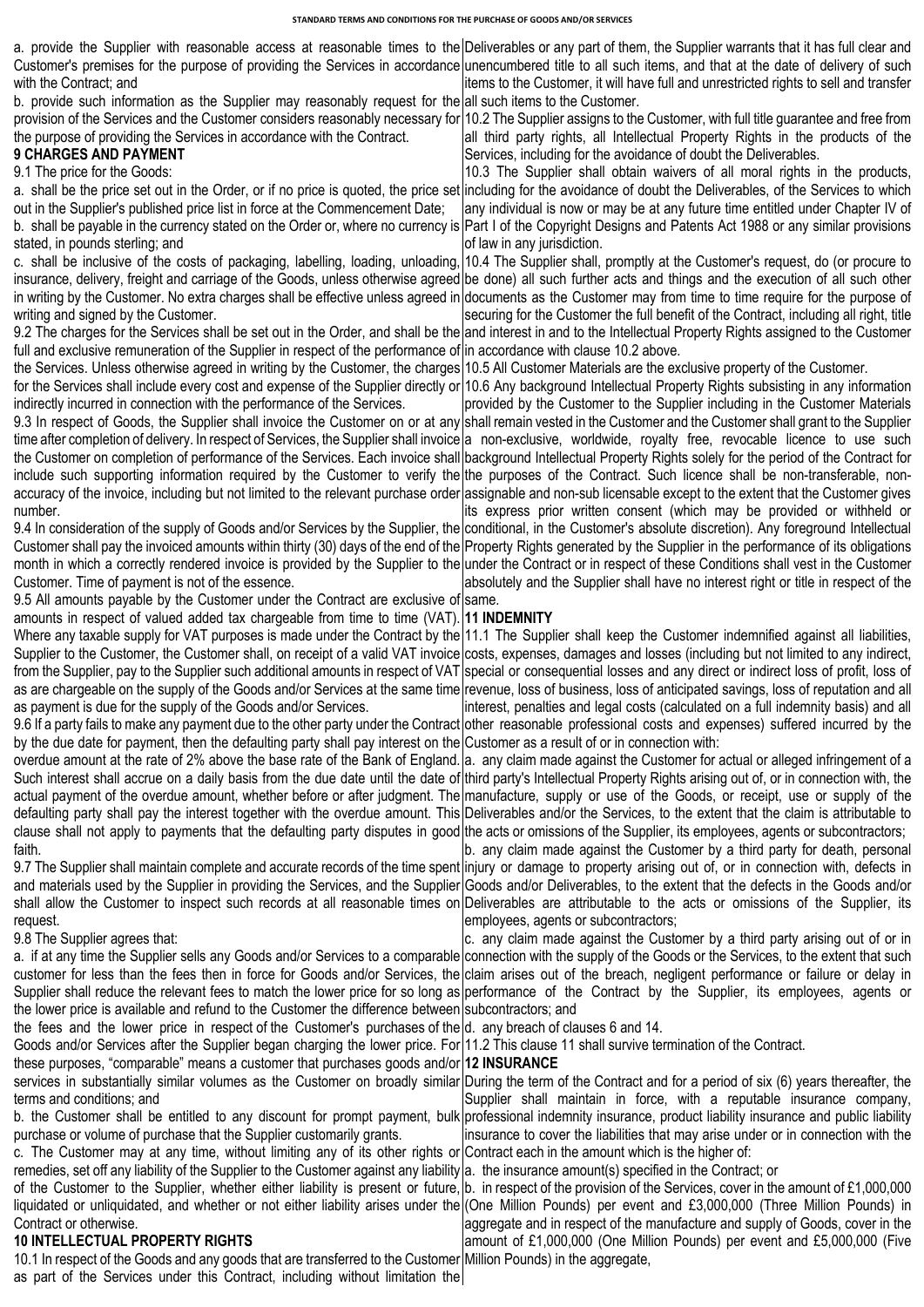and shall, at the Customer's request, produce both the insurance certificate 14.10 The Supplier shall perform all its obligations under this clause 14 at no giving details of cover and the receipt for the current year's premium in respect cost to the Customer.

of each of the requisite insurances. **13 CONFIDENTIALITY**

## **15 TERMINATION**

13.1 A party (receiving party) shall keep in strict confidence all technical or the Contract in whole or in part: 15.1 Without limiting its other rights or remedies, the Customer may terminate

commercial know-how, specifications, inventions, processes or initiatives which are of a confidential nature and have been disclosed to the receiving party by a. in respect of the supply of Services, by giving the Supplier one (1) months' written notice; and

the other party (disclosing party), its employees, agents or subcontractors, and any other confidential information concerning the disclosing party's business, its products and services which the receiving party may obtain. The receiving party shall only disclose such confidential information to those of its employees, agents and subcontractors who need to know it for the purpose of discharging the receiving party's obligations under the Contract, and shall ensure that such employees, agents and subcontractors comply with the obligations set out in this clause as though they were a party to the Contract. The receiving party may also b. in respect of the supply of Goods, in whole or in part at any time before delivery with immediate effect by giving written notice to the Supplier, whereupon the Supplier shall discontinue all work on the Contract. The Customer shall pay the Supplier fair and reasonable compensation for any work in progress to the extent that the same cannot be redeployed or otherwise mitigated in respect of the Goods at the time of termination, but such compensation shall not include loss of anticipated profits (whether direct or indirect) or any consequential loss, special loss or indirect loss or damage whatsoever.

disclose such of the disclosing party's confidential information as is required to be disclosed by law, any governmental or regulatory authority or by a court of 15.2 Without limiting its other rights or remedies, the Supplier may terminate the Contract by giving the Customer three (3) months' written notice.

competent jurisdiction. 13.2 This clause 13 shall survive termination of the Contract.

## **14 PROCESSING OF PERSONAL DATA**

14.1 In this clause 14, the terms "Controller", "Data Subject", "Personal Data", "Processing" and "Processor" shall have the meanings given to them in Data Protection Laws, and "Process" and "Processed" shall be construed accordingly. [the Contract in whole or in part with immediate effect by giving written notice to 14.2 Unless otherwise expressly stated in this Contract:

a. the Supplier's obligations and the Customer's rights and remedies under this a. the Supplier commits a material breach of the terms of the Contract and (if clause 14 are cumulative with, and additional to, any other provisions of this such a breach is remediable) fails to remedy that breach within thirty (30) days Contract; and

b. this clause 14 shall prevail over any other provision of this Contract in the clause 6 of these Conditions shall constitute a material breach for the purposes event of any conflict.

14.3 The Customer and the Supplier shall each Process Personal Data in order b. the Supplier repeatedly or persistently breaches any of the terms of the to perform their respective obligations under the Contract (the "Common Data"). 14.4 The Customer and the Supplier acknowledge that the factual arrangement between them dictates the role of each party in respect of the Data Protection

Laws. Notwithstanding the foregoing, both parties anticipate that, for the purposes of the Contract, in most instances, the Customer and the Supplier shall each be a Controller of the Common Data in common with the other.

14.5 In respect of the Common Data, the Customer and the Supplier shall each: a. comply with their respective obligations under the Data Protection Laws;

b. use all reasonable efforts to assist the other to comply with such obligations as are respectively imposed on them by the Data Protection Laws; and

c. ensure that all fair processing notices have been given (and/or, as applicable, consents obtained) and are sufficient in scope to enable the other party to d. the Supplier commences negotiations with all or any class of its creditors with Process the Common Data as required in order to obtain the benefit of its rights, a view to rescheduling any of its debts, or makes a proposal for or enters into and to fulfil its obligations, under the Contract in accordance with the Data any compromise or arrangement with its creditors; Protection Laws.

14.6 In respect of the Common Data the Supplier shall at all times implement Personal Data against accidental, unauthorised or unlawful destruction, loss, shall be at least equivalent to the technical and organisational measures used by the Customer and shall reflect the nature of the Personal Data.

14.7 The Supplier shall (at no cost to the Customer) record and refer all requests and communications received from Data Subjects or any supervisory authority to the Customer which relate (or which may relate) to any Common Data promptly (and in any event within three days of receipt) and shall not respond to any without the Customer's express written approval and strictly in accordance with the Customer's instructions unless and to the extent required by law.

14.8 The Supplier shall indemnify and keep indemnified the Customer against: a. all losses, claims, damages, liabilities, fines, interest, penalties, costs, charges, sanctions, expenses, compensation paid to Data Subjects (including

compensation to protect goodwill and ex gratia payments), demands and legal and other professional costs (calculated on a full indemnity basis and in each or a receiver is appointed over the assets of the Supplier; Supplier of its obligations under this clause 14; and

have been paid or payable if the Supplier's breach of this clause 14 had not on all or a substantial part of its business; occurred.

reason.

15.3 In any of the circumstances in these Conditions in which a party may terminate the Contract, where both Goods and Services are supplied, that party may terminate the Contract in respect of the Goods, or in respect of the Services,

and the Contract shall continue in respect of the remaining supply. 15.4 Without limiting its other rights or remedies, the Customer may terminate the Supplier if:

of receipt of notice in writing to do so. For the avoidance of doubt a breach of of this clause;

Contract in such a manner as to reasonably justify the opinion that its conduct is inconsistent with it having the intention or ability to give effect to the terms of the Contract;

c. the Supplier suspends, or threatens to suspend, payment of its debts or is unable to pay its debts as they fall due or admits inability to pay its debts or (being a company or limited liability partnership) is deemed unable to pay its debts within the meaning of section 123 of the Insolvency Act 1986 or (being an individual) is deemed either unable to pay its debts or has having no reasonable prospect of so doing, in either case, within the meaning of section 268 of the Insolvency Act 1986 or (being a partnership) has any partner to whom any of the foregoing apply;

and maintain appropriate technical and organisational measures to protect than for the sole purpose of a scheme for a solvent amalgamation of the Supplier alteration, disclosure or access. Such technical and organisational measures f. the Supplier (being an individual) is the subject of a bankruptcy petition or e. a petition is filed, a notice is given, a resolution is passed, or an order is made, for or in connection with the winding up of the Supplier (being a company) other with one or more other companies or the solvent reconstruction of the Supplier; order;

> g. a creditor or encumbrancer of the Supplier attaches or takes possession of, or a distress, execution, sequestration or other such process is levied or enforced on or sued against, the whole or any part of its assets and such attachment or process is not discharged within fourteen (14) days;

> h. an application is made to court, or an order is made, for the appointment of an administrator or if a notice of intention to appoint an administrator is given or if an administrator is appointed over the Supplier (being a company);

> i. the holder of a floating charge over the assets of the Supplier (being a company) has become entitled to appoint or has appointed an administrative receiver;

> j. a person becomes entitled to appoint a receiver over the assets of the Supplier

case whether or not arising from any investigation by, or imposed by, a k. any event occurs, or proceeding is taken, with respect to the Supplier in any supervisory authority) arising out of or in connection with any breach by the jurisdiction to which it is subject that has an effect equivalent or similar to any of the events mentioned in clause 15.4(c) to clause 15.4(j)(inclusive);

b. all amounts paid or payable by the Customer to a third party which would not |l. the Supplier suspends or ceases, or threatens to suspend, or cease, to carry

14.9 This clause 14 shall survive termination or expiry of this Contract for any Supplier's opinion the Customer's capability to adequately fulfil its obligations m. the other party's financial position deteriorates to such an extent that in the under the Contract has been placed in jeopardy;